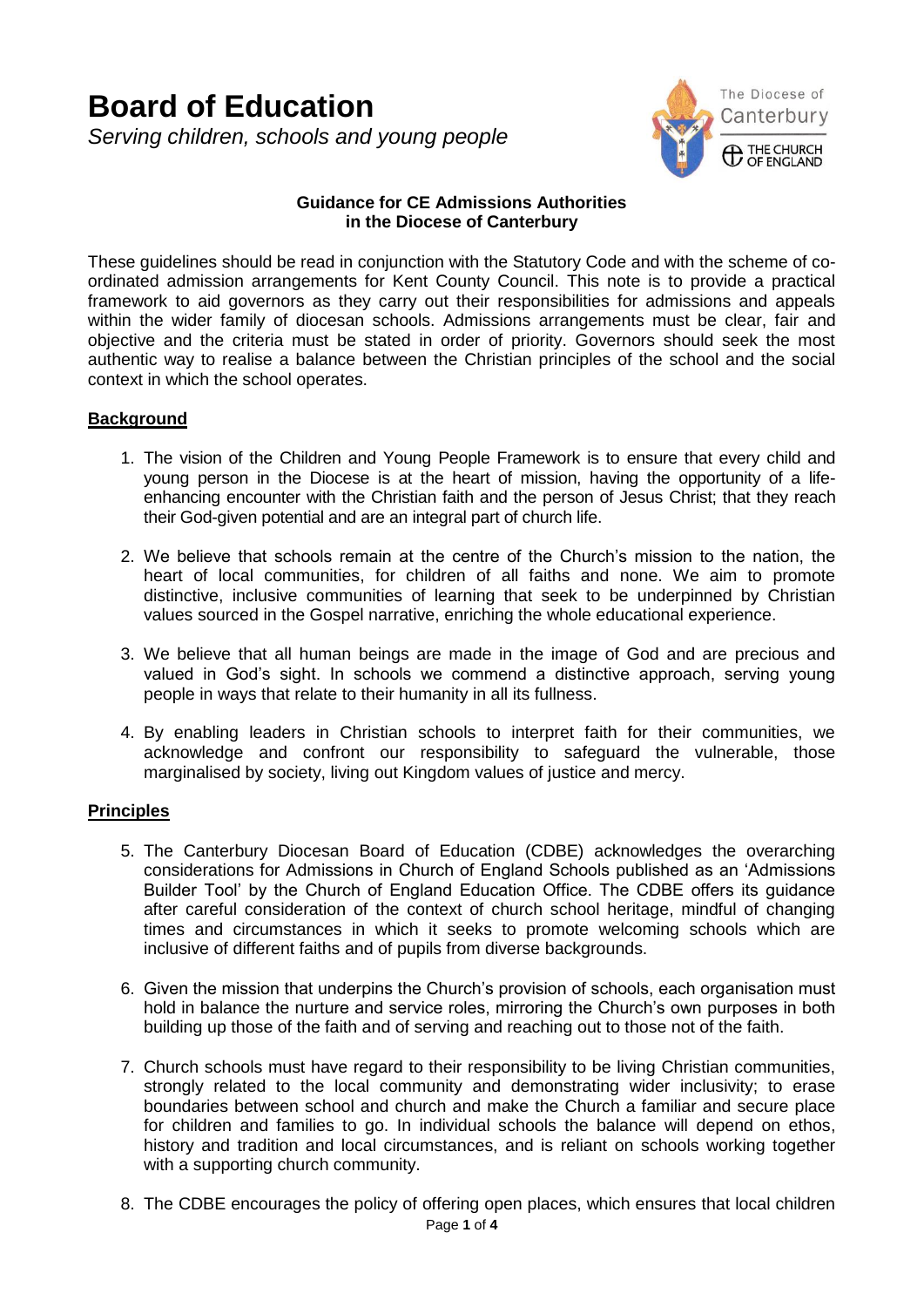who are not connected with the church are able to gain admission.

9. Admissions authorities may decide (at their discretion) to offer foundation places, which enable local children who are connected with the church to gain admission.

# **Key Questions for Consideration by Admissions Authorities (in no particular order):**

# **Statutory Code Priority**

- Are looked after children or previously looked after children (children in public care) first priority, or in a foundation / open place policy, first in both categories?
- Is the admissions authority clear about their objectives in setting the admissions criteria?

# **Protecting the Vulnerable**

- Do the admissions arrangements give high priority to those with exceptional social or medical needs to enable them to gain a place?
- To what extent does your school's admissions policy reflect the local community and foster a commitment to the poor and disadvantaged?
- How does the policy encourage hope and aspiration?
- How does your admissions policy meet the needs of the community that it serves?

# **Distinctive Christian Ethos**

- How are you demonstrating your school's commitment to being deeply Christian while serving the common good?
- Does your admissions policy reflect the ethos and mission of your school?
- Does your admissions policy suggest that you are a hospitable space?
- Are there any groups who may be excluded by your admissions policy?
- In what practical ways is your school community prepared to welcome and serve those who are vulnerable so that they can flourish?

# **Local Context**

- Do the admissions arrangements allow the pupil population of the school to reflect the ethnic balance of the local community, including those for whom English is not the first language?
- Is your admissions policy suitable to the local context and how has the local context changed since your last admissions policy?
- How does your approach to admissions support a positive interaction between your school, your church and wider local communities?
- Do the arrangements include distance as a criterion and, if so does this enable the school to serve its local community?
- Do the admissions arrangements enable the school to contribute to community cohesion and, if so, how? In what way does your admissions policy contribute more to social cohesion than community division?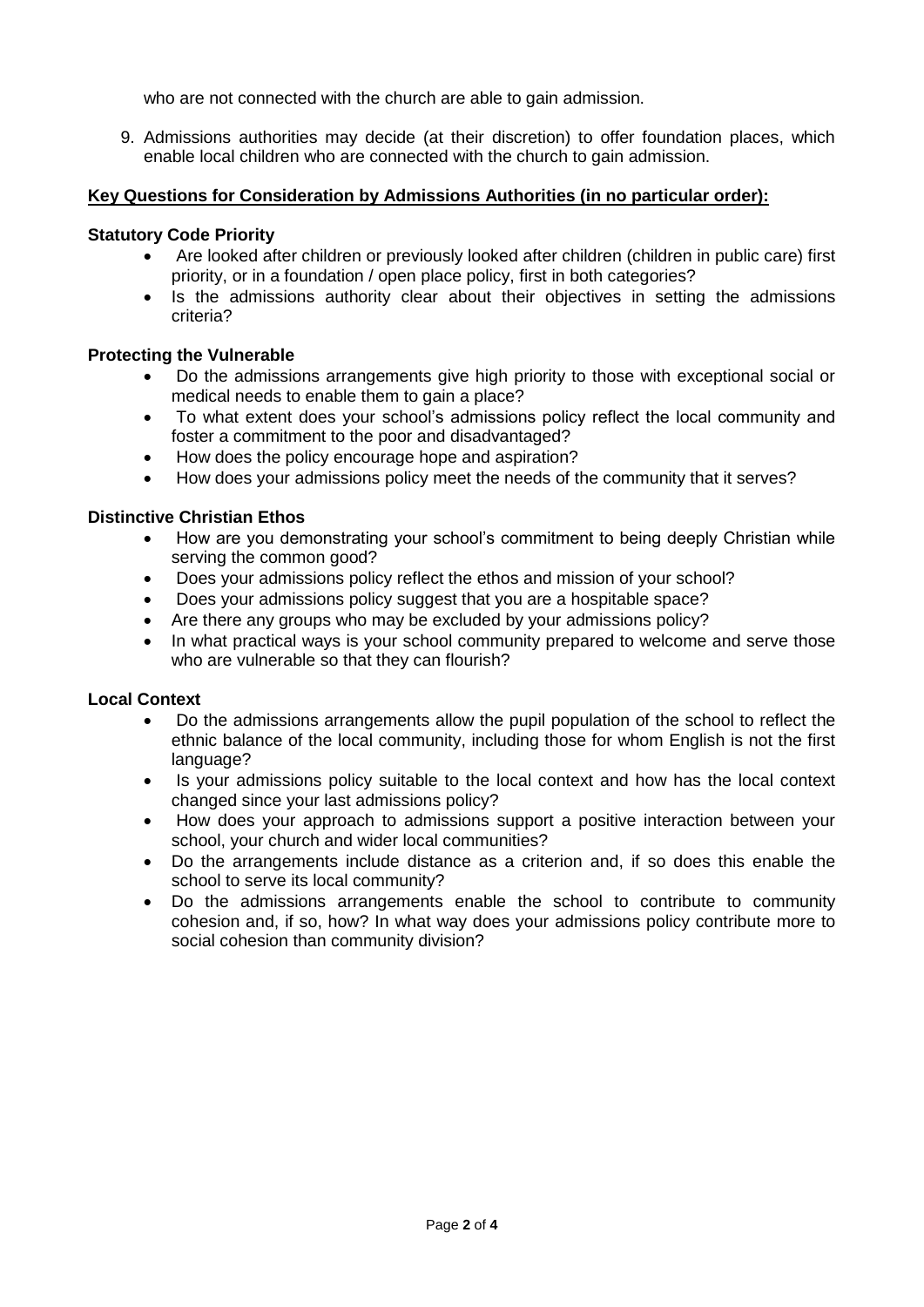# **Faith Based Criterion**

- Do the admissions arrangements take into account children of other denominations/ faiths and the enriching contributions they may bring to the life of the school?
- The application of faith-based criteria requires clear justification from the governing body who must articulate reasons for having it, including demonstration of the number of families of real faith commitment. The Governing body is required to word such criteria to reflect what is achieved by including them, e.g. does the requirement for church criteria reflect your school's founding purpose to serve the community?
	- a. On what basis can your school determine a policy which includes faith as part of its oversubscription criteria?
	- b. How many families of real faith commitment live within the school's locality?
	- c. Admissions bodies are required to word the faith criterion to reflect what they are seeking to achieve by including it as a priority - what might the unintended consequences be?
	- d. What does church attendance actually mean?
	- e. Do the admissions arrangements reflect the views of the local worshipping community, the deanery or other Christian bodies and take into account these guidelines?
	- f. If the school is oversubscribed can the admissions committee defend the decisions made in terms of the criteria and procedures?

# **Model Policies & SIF**

For model policies to support your school in writing its admissions policy, please see the Church of England Education Office website:

<https://www.churchofengland.org/more/education-and-schools/church-schools-and-academies>

# **Point of Contact**

If you have any questions please do not hesitate to contact Robyn Ford, Schools Officer (Assets, Projects and Legal), who will be able to help in the setting of your admissions policy, via [rford@diocant.org](mailto:rford@diocant.org)

#### ………………………………………………………………………………………………

# **Short Summary**

Key considerations for any admissions policy are as follows:

- 1. Is the policy easy to understand?
- 2. Is the policy compliant with the admissions code?
- 3. Does the policy reflect the school's distinctive ethos, vision and values?
- 4. Is the policy reflective of the local community the school serves?

# **Consultation and Determination**

- Please do remember to consult with the Diocese before any public consultation including the Local Authority (LA), please see paragraph 1.38 of the Admission Code.
- Admission Authorities (AA) MUST determine admission arrangements annually by the 28 February in the determination year. This is a decision made at a quorate, full governing board meeting.
- Where changes are proposed the AA MUST first publicly consult for a minimum of 6 weeks between 1 October and 31 January of the school year before the arrangements are to apply.
- Where no changes are proposed the AA MUST consult once every 7 years.
- When a school consults it MUST consult on all the admission arrangements including any supplementary information forms (SIF).
- Public consultation mentions parents, other schools, religious authorities and the local community. See the Admissions Code 2014, paragraph 1.44 for a full list and see